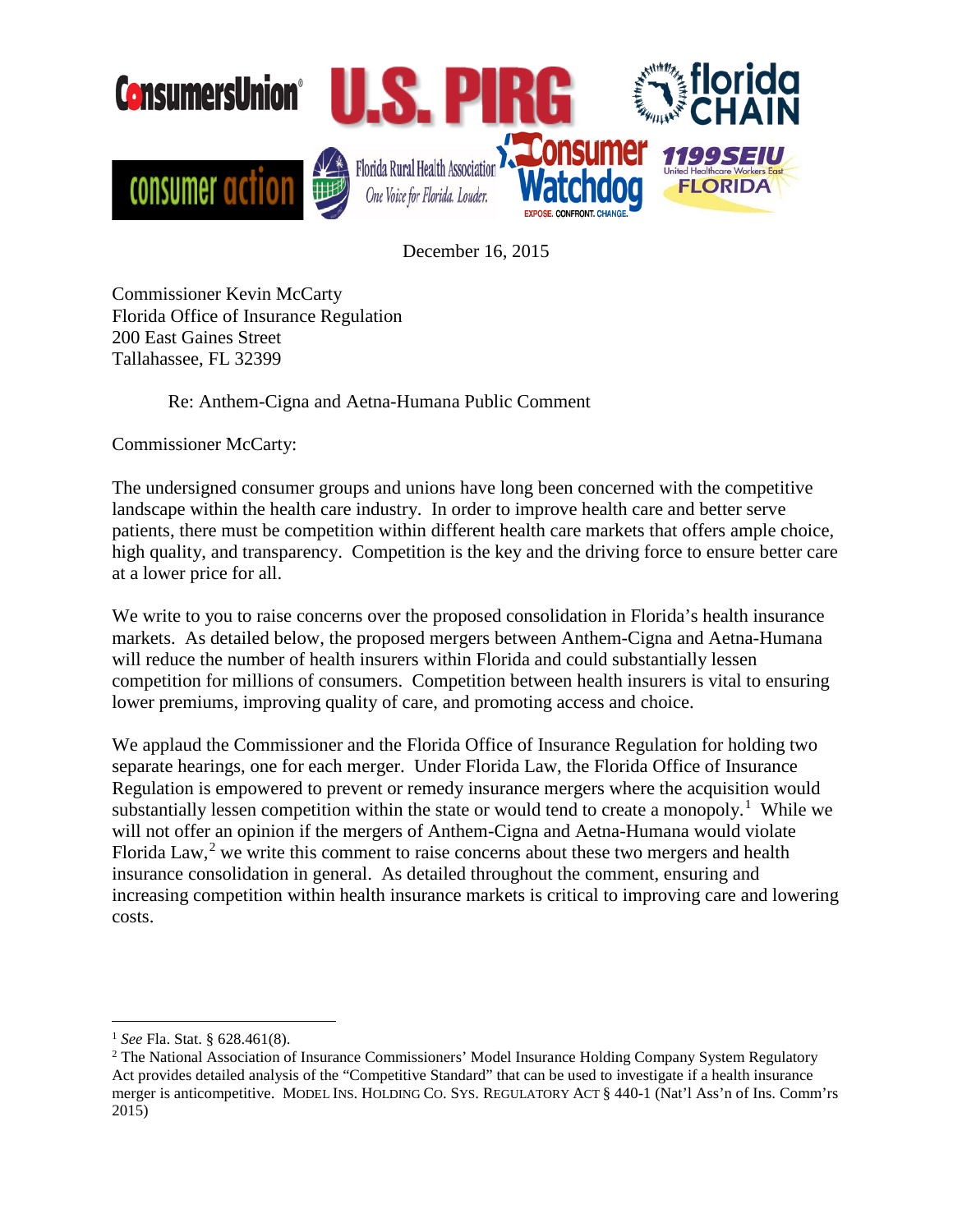The below comment will discuss (1) concentration and the impact of both mergers, (2) a merger's impact on consumer costs, (3) the role of efficiencies, (4) network adequacy, (5) entry and potential competition, and (6) the usage of divestitures and other remedies.

# **I. Florida Market Impact of the Anthem-Cigna and Aetna-Humana Mergers**

The merging insurance companies, Anthem, Cigna, Aetna, and Humana, all offer insurance products within the state of Florida. According to data they presented, the merging companies cover a number of commercial lives within the state, with Aetna having 1.3 million, Cigna 1.16 million, Humana 547,888, and Anthem 471,764.<sup>[3](#page-1-0)</sup> As a result of these two mergers, four companies, Florida Blue, UnitedHealth, Aetna, and Anthem would control just under 90 percent of the Florida commercial market, with Aetna having 19.3 and Anthem having 17 percent market share respectively.<sup>[4](#page-1-1)</sup> Along with increasing market share within the general commercial market, the mergers could substantially lessen competition for a number of insurance products.

According to a recent report by Health Affairs relying on data from National Association of Insurance Commissioners ("NAIC"), the mergers could diminish competition within Florida's administrative-services-only ("ASO") market.<sup>[5](#page-1-2)</sup> The ASO market relies on predominantly large employers that assume the responsibility for their employees' health care costs, but purchase administrative services through an insurer. Post-mergers, the NAIC data shows a 47 percent increase in concentration in Florida's Commercial ASO insurance market, the second highest in the country.<sup>[6](#page-1-3)</sup>

Within local metropolitan service areas throughout Florida, post-mergers market shares and concentration for other commercial insurance would also be quite high. Data offered by the American Medical Association shows that a combined Aetna-Humana would presumptively enhance the combined firm's market power for different commercial products in Jacksonville, Sarasota, and Tampa.<sup>[7](#page-1-4)</sup>

Some of the most significant competitive overlap concerns occur within the Medicare Advantage space. According to the non-partisan Kaiser Family Foundation, the dominant Medicare Advantage ("MA") provider in Florida is Humana, covering 37 percent of the nearly 1.6 million Floridians enrolled in a MA plan.<sup>[8](#page-1-5)</sup> Combining Aetna and Humana would further extend Aetna's dominant position in the market and would give the combined entity over half of all Medicare Advantage enrollees in five Florida counties: Broward, Franklin, Palm Beach, Pasco, Volusia.<sup>[9](#page-1-6)</sup> To counter the dominant MA position post-merger, the merging companies have offered data suggesting that traditional Medicare is a substitute for MA plans.<sup>10</sup> However, traditional

<span id="page-1-0"></span><sup>&</sup>lt;sup>3</sup> See Testimony of Thomas R. McCarthy, Hearing Before the Florida Office of Insurance Regulation (Dec. 7, 2015), *available at* http://goo.gl/WuII6e.

<span id="page-1-1"></span> $4$  *Id.* 

<span id="page-1-3"></span><span id="page-1-2"></span><sup>5</sup> Douglas Hervey, David Muhlestein, & Austin Bordelon, HEALTH AFFS. (Dec. 1, 2015), http://goo.gl/OT70Nl.  $\frac{6}{1}$ Id.<br><sup>7</sup> Markets where an Aetna-Humana merger warrants antitrust scrutiny, AM. MED. ASSOC. (2015).

<span id="page-1-4"></span>

<span id="page-1-5"></span><sup>&</sup>lt;sup>8</sup> Gretchen Jacobsen, Anthony Damico, & Tricia Neuman, Data Note: Medicare Advantage Enrollment, by Firm,

<sup>2015,</sup> KAISER FAMILY FOUND. (July 14, 2015), http://goo.gl/gJ1xnz.

<span id="page-1-6"></span><sup>9</sup> *Id.* 

<span id="page-1-7"></span><sup>&</sup>lt;sup>10</sup> McCarthy, *supra* note 3 (including Traditional Medicare in Medicare enrollment data).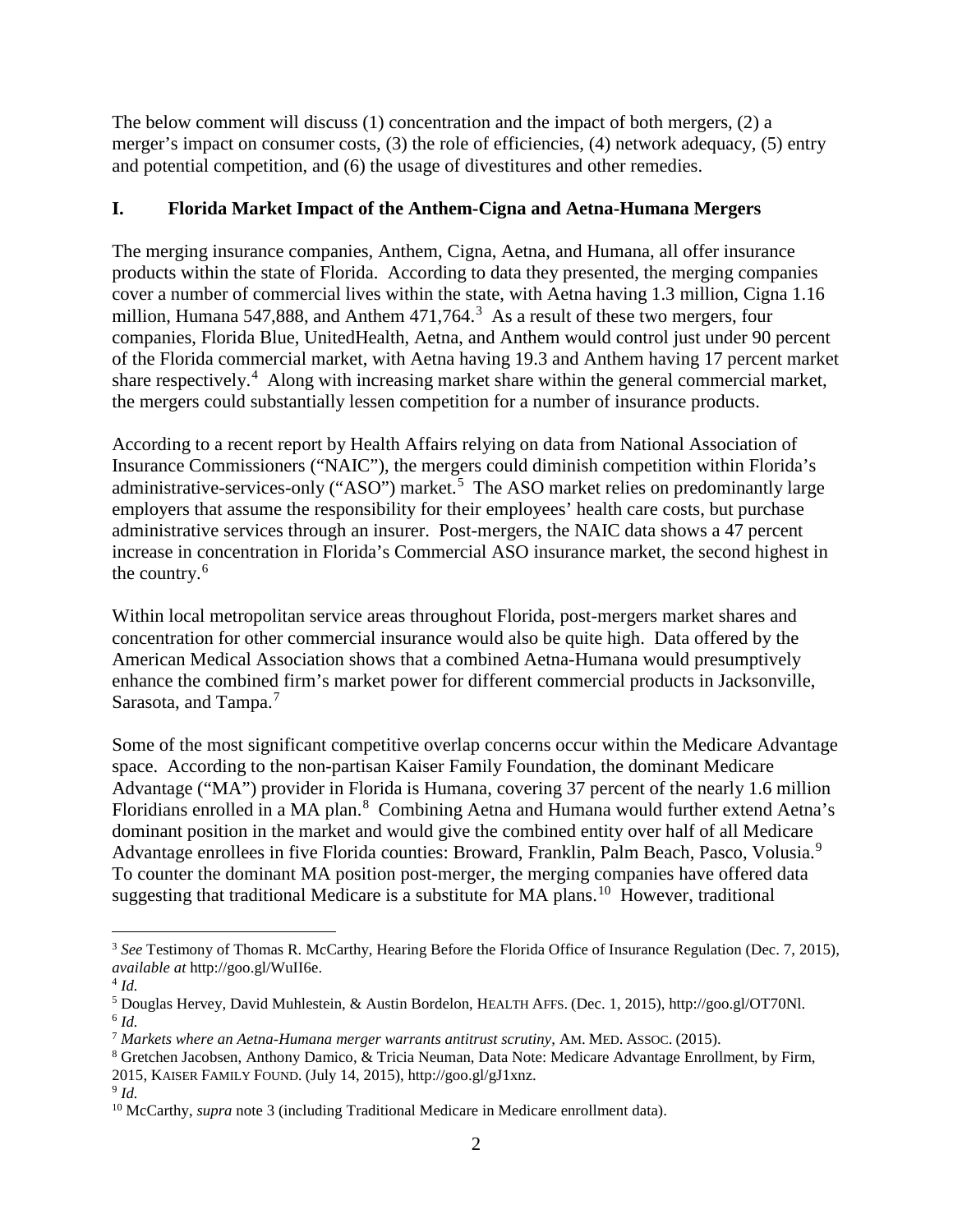Medicare is not a substitute for consumers seeking access to a MA plan. As noted in two separate Department of Justice ("DOJ") actions, MA plans represent their own "relevant product market," as they offer a series of additional benefits beyond those of traditional Medicare.<sup>[11](#page-2-0)</sup> Therefore, traditional Medicare should not be considered as an alternative when analyzing these mergers.

## **II. Health Insurance Merger Impact on Consumer Costs**

Consumers are concerned that increased market power post-mergers of Anthem-Cigna and Aetna-Humana will lead to rising costs, i.e. higher premiums and out-of-pocket charges. For Floridians, health insurance premiums continue to rise. According to data from the Florida Office of Insurance Regulation, even after rate review conducted by the Office, 2016 premiums within the individual commercial markets will be 9.5 percent higher than in 2015.<sup>[12](#page-2-1)</sup>

There is little dispute that there is a direct correlation between insurance concentration and higher premiums.<sup>[13](#page-2-2)</sup> Mergers between dominant insurers can make matters far worse. According to one health economics expert at the University of Southern California's Schaeffer Center for Health Policy and Economics, "when insurers merge, there's almost always an increase in premiums."[14](#page-2-3) Two separate, retrospective economic studies on health insurance mergers found significant premium increases for consumers post-merger.<sup>[15](#page-2-4)</sup> There is also economic evidence that a dominant insurer can increase rates 75 percent higher than smaller insurers within the same state.<sup>16</sup> The insurance mergers could also impact out-of-pocket prices as patients see increases in deductibles or other insurance related costs. $17$ 

<span id="page-2-0"></span> <sup>11</sup> Competitive Impact Statement, *United States v. UnitedHealth Group Inc. and Sierra Health Servs. Inc.*, 1:08-CV-00322 (D.D.C. Feb. 25, 2008) ("Due in large part to the lower out-of-pocket costs and richer benefits that many Medicare Advantage plans offer seniors traditional Medicare, seniors in Las Vegas area would not likely switch away from Medicare Advantage plans to traditional Medicare"); *see also* Competitive Impact Statement, *United States v. Humana Inc. and Arcadian Mang. Servs., Inc.*, No. 1:12-cv-00464 (D.D.C. March 27, 2012) (when finding MA plans as their own relevant product market noted that MA plans "offer substantially richer benefits at lower costs to enrollees than traditional Medicare does").

<span id="page-2-1"></span><sup>&</sup>lt;sup>12</sup> Press Release, Florida Office of Insurance Regulation, Office Announces 2016 PPACA Individual Market Health Insurance Plan Rates to Increase 9.5% on Average (Aug. 26, 2015), *available at* http://goo.gl/BoS0XG (Aetna received a 13.9 percent increase for HMO and 15.5 percent for PPO, Cigna received a 13.2 percent increase, and Humana received a 2.3 percent increase).<br><sup>13</sup> See Leemore Dafny, Are Health Insurances Markets Competitive?, 100 AM. ECON. REV. 1399 (2010).

<span id="page-2-2"></span>

<span id="page-2-3"></span><sup>&</sup>lt;sup>14</sup> David Lazarus, As Health insurers merge, consumers' premiums are likely to rise, L.A. TIMES (July 10, 2015 4:00 AM), http://goo.gl/nF7HRS.

<span id="page-2-4"></span><sup>&</sup>lt;sup>15</sup> See Leemore Dafny et al., Paying a Premium on Your Premium? Consolidation in the US Health Insurance *Industry*, 102 AM. ECON. REV. 1161 (2012) (finding that post-Aetna-Prudential merger, in 139 separate markets, premiums rose by roughly seven percent); *see also* Jose Guardado et al. *The Price Effects of a Large Merger of Health Insurers: A Case Study of United-Sierra,* 1(3) HEALTH MANAGEMENT, POL'Y & INNOVATION 1 (2013) (finding a 13.7 increase in premiums post-merger of UnitedHealth and Sierra).

<span id="page-2-5"></span><sup>&</sup>lt;sup>16</sup> Eugene Wang and Grace Gee, *Larger Insurers, Larger Premium Increases: Health insurance issuer competition post-ACA*, TECH. SCI. (Aug. 11, 2015), *available at* http://goo.gl/918ULo.

<span id="page-2-6"></span><sup>&</sup>lt;sup>17</sup> See generally Leemore Dafny, Evaluating the Impact of Health Insurance Industry Consolidation: Learning from Experience, COMMONWEALTH FUND (Nov. 20, 2015), http://goo.gl/xRYb5x; *see also* Korin Miller, 6 Ways the Big Health Insurance Mergers Will Affect Your Coverage, YAHOO HEALTH (July 24, 2015), https://goo.gl/qLioCy (noting that "out-of-pocket payments could increase" because insurance coverage could limit certain services or number of visits forcing patients to pay more).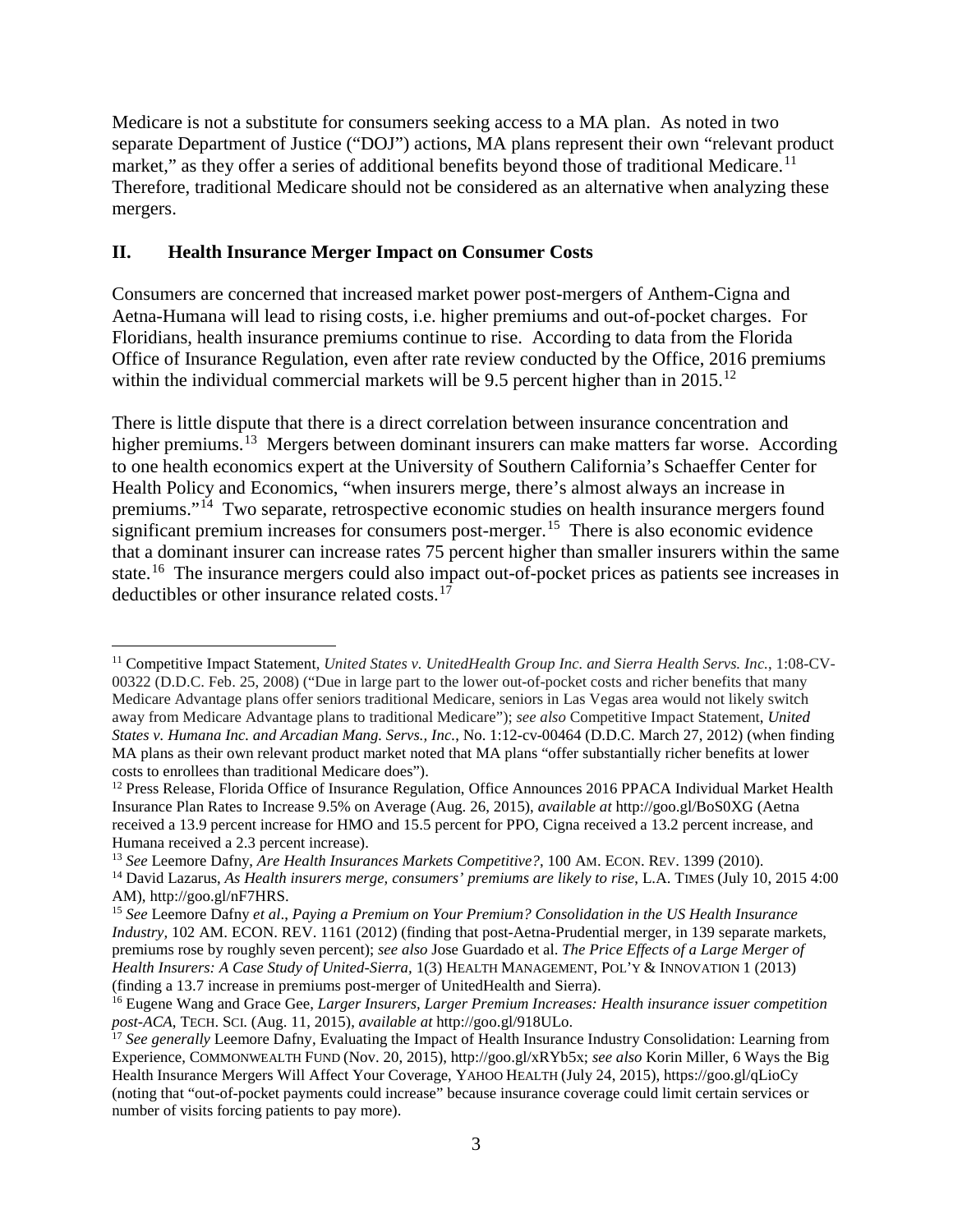In contrast, there are no economic studies or evidence indicating that insurance mergers lead to lower prices for consumers. However, that has not prevented the merging companies from suggesting that merger will create cost savings which will be passed along to consumers.<sup>[18](#page-3-0)</sup> Much of these supposed savings are attributed to the new merged firm's expected greater buying power, also known as monopsony power. According to proponents of the mergers, a dominant insurer can use monopsony power to lower provider reimbursement rates and pass the savings along to consumers.<sup>[19](#page-3-1)</sup> But, there is no evidence consumers actually recoup any of these potential savings. In fact, Professor Thomas Greaney, a leading health antitrust scholar, has noted that there is actually "little incentive [for an insurer] to pass along the savings to its policyholders."[20](#page-3-2) More likely, the now-dominant insurer would exploit its monopsony power to benefit only itself, closing off choices, and pressuring providers to cut corners on quality of care in order to meet its demands – the opposite of what consumers need. $^{21}$  $^{21}$  $^{21}$ 

Current market regulations will not deter an insurer from raising consumer costs. Some supporters of these mergers have argued that the medical loss ratio ("MLR") "directly limits the level of insurer profits," thus protecting consumers from price increases.<sup>[22](#page-3-4)</sup> While MLR is an important tool that requires health insurers spend 80 to 85 percent of net premiums on medical services and quality improvements, it will not adequately protect consumers from anticompetitive harm. Along with MLR not applying to self-insured plans, and the potential for MLR to be gamed by insurers to reduce consumer welfare, "MLR does not guarantee that dominant insurers will not raise premiums and as such, it is not a substitute for the pressures toward lower costs and higher quality created by a competitive market."<sup>[23](#page-3-5)</sup>

#### **III. Health Insurance Mergers Efficiencies**

A potential benefit of mergers is the enhancement of the new company's ability to compete, by strengthening its capacity to drive down price, improve quality, enhance services, or create new products.[24](#page-3-6) The insurers involved in both of these mergers have argued that their merger would

<span id="page-3-0"></span> <sup>18</sup> *See* Testimony of Anthem, Hearing Before the Florida Office of Insurance Regulation (Dec. 8, 2015), *available at*  http://goo.gl/V2uqFs ("medical cost savings due to the transaction will be passed on to customers").

<span id="page-3-1"></span><sup>19</sup> *See* Victoria R. Fuchs and Peter V. Lee, *A Health Side of Insurer Mega-Mergers*, WALL ST. J. (Aug. 26, 2015, 6:36 PM), http://goo.gl/hMhuzI.

<span id="page-3-2"></span><sup>20</sup>*See* Thomas Greaney, *Examining Implications of Health Insurance Mergers*, HEALTH AFFS. (July 16, 2015), http://goo.gl/ETT1DB.

<span id="page-3-3"></span><sup>21</sup> *See Health Insurance Industry Consolidation: Hearing before the Sen. Comm. on the Judiciary, Subcomm. on Antitrust, Competition Policy, and Consumer Rights*, 114th Cong. (Sept. 22, 2015) (testimony of George Slover, Consumers Union), *available at* http://goo.gl/ojiyge ("[b]ut a dominant insurer could force doctors and hospitals to go beyond trimming costs, to cut costs so far that it begins to degrade the care and service they provide below what consumers value and need").

<span id="page-3-4"></span><sup>22</sup> *E.g., Effects on Competition of Proposed Health Insurer Mergers: Hearing before Comm. on the Judiciary Subcomm. on Regulatory Reform, Commercial and Antitrust Law*, 114th Cong. (Sept. 29, 2015) (testimony of Mark T. Bertolini, Chairman & CEO of Aetna, Inc.), *available at* http://goo.gl/TokebO.

<span id="page-3-5"></span><sup>23</sup> *Effects on Competition of Proposed Health Insurer Mergers: Hearing Before Comm. on the Judiciary Subcomm. on Regulatory Reform, Commercial and Antitrust Law*, 114th Cong. (Sept. 29, 2015) (testimony of Jamie S. King, Professor University of California, Hastings College of Law), *available at* http://goo.gl/Gje3Ci.

<span id="page-3-6"></span><sup>24</sup> U.S. Dep't. of Justice Fed. Trade Comm'n, Horizontal Merger Guidelines at § 6.4 (2010), *available at*  https://goo.gl/Hh3dks.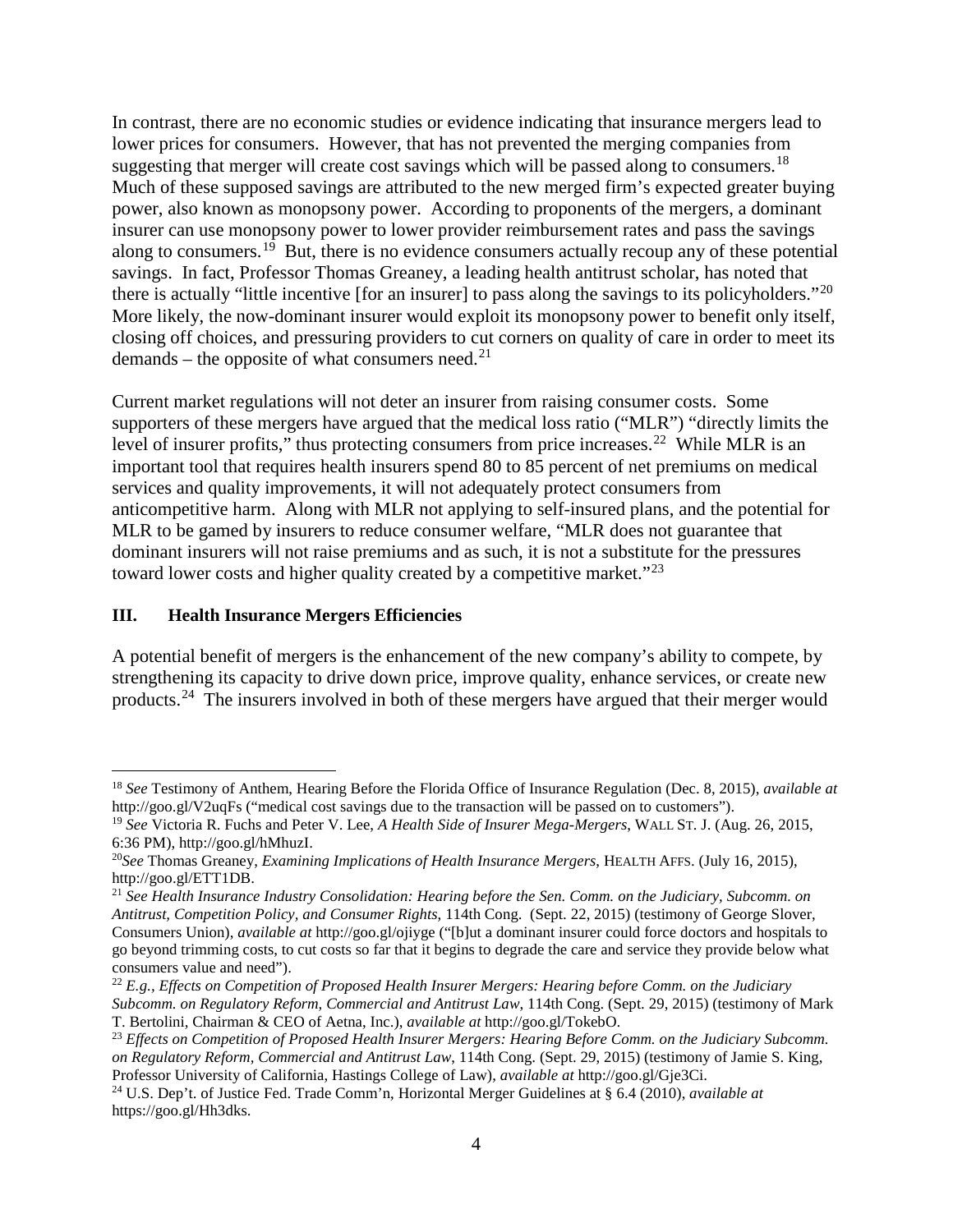create substantial efficiencies leading to improved health care quality and lower costs.<sup>[25](#page-4-0)</sup> The issue becomes if it is really necessary for the insurers to merge to achieve these efficiencies, and if the stated efficiencies will actually benefit consumers.<sup>[26](#page-4-1)</sup>

One of the more highly touted efficiencies of these mergers is the supposed cost-savings associated with the mergers. According to Aetna, the merger with Humana will create \$1.25 billion in "synergy opportunities" and "operating efficiencies."<sup>27</sup> However, while the merging insurers have offered little details about the supposed savings, the bigger question is if consumers would see any benefit themselves from these savings, if they do result, in the form of lower costs. There is no evidence or scholarly studies showing that insurance mergers lead to savings for consumers. In fact, as previously noted, scholarly evidence indicates that health insurance mergers lead to higher consumer costs, not increased consumer savings.<sup>[28](#page-4-3)</sup>

A more abstract argument raised by the merging insurers is that the mergers will allow the merged entities to improve innovation. Innovation within health delivery models is critical. Specifically, there is a need to change health care from the current volume-based system to a patient-oriented, value-based delivery model that incentivizes insurers and providers to improve care and lower costs. But, in Florida, these mergers will create new, dominant insurance entities with little incentive to improve care. When examining these mergers, industry experts have suggested that the mergers could "undercut" the critical innovation efforts needed to improve health care.<sup>[29](#page-4-4)</sup> Such a loss in innovation would harm consumers as insurers compete less with providers to offer new insurance products.

Furthermore, the insurers have not offered sufficient details or analysis demonstrating how innovation will improve post-mergers. In fact, reviewing their testimony and data, Professor Dafny found it speculative to argue that the mergers would enhance the insurers' ability to develop and implement new value-based payment agreements, because there is no evidence a merger is required to carry out such initiatives.<sup>[30](#page-4-5)</sup> Moreover, at a recent conference, Dafny further noted statistical evidence shows that concentrated insurance markets often have less innovative insurance product offerings, meaning mergers between insurers will not likely lead to higher quality or more innovative insurance products.<sup>[31](#page-4-6)</sup>

<span id="page-4-0"></span> <sup>25</sup> *See* Testimony of Anthem, *supra* note 18; see also Testimony of Aetna, Hearing Before Florida Office of Insurance Regulation (Dec. 7, 2015), *available at* http://goo.gl/5bjXRu.

<span id="page-4-1"></span><sup>26</sup> Horizontal Merger Guidelines, *supra* note 24 at § 10 (to rebut a presumption of competitive harm, efficiencies must be merger-specific, cognizable, and substantiated).

<span id="page-4-2"></span><sup>&</sup>lt;sup>27</sup> Press Release, Aetna, Aetna to Acquire Humana for \$37 Billion, Combined Entity to Drive Consumer-Focused, High-Value Health Care (July 3, 2015), *available at* https://goo.gl/dktKof; *see also* Testimony of Aetna, *supra* note 25 ("\$1.25 billion in operating cost savings projected, to be fully realized in 2018).

<span id="page-4-3"></span><sup>28</sup> *See* Section II.

<span id="page-4-4"></span><sup>29</sup> *See* Reed Abelson, *With Merging of Insurers, Questions for Patients About Costs and Innovation*, N.Y. TIMES (July 5, 2015), http://goo.gl/NPp38y.<br><sup>30</sup> Health Insurance Industry Consolidation: Hearing before the Sen. Comm. on the Judiciary, Subcomm. on

<span id="page-4-5"></span>*Antitrust, Competition Policy, and Consumer Rights*, 114th Cong. 15 (Sept. 22, 2015) (testimony of Professor Leemore Dafny, Professor Northwestern University), *available at* http://goo.gl/mhExI6. 31 Leemore Dafny, Comments at The New Health Care Industry: Integration, Consolidation, Competition in the

<span id="page-4-6"></span>Wake of the Affordable Care Act (Nov. 13, 2015), *available at* https://goo.gl/GNIvVj.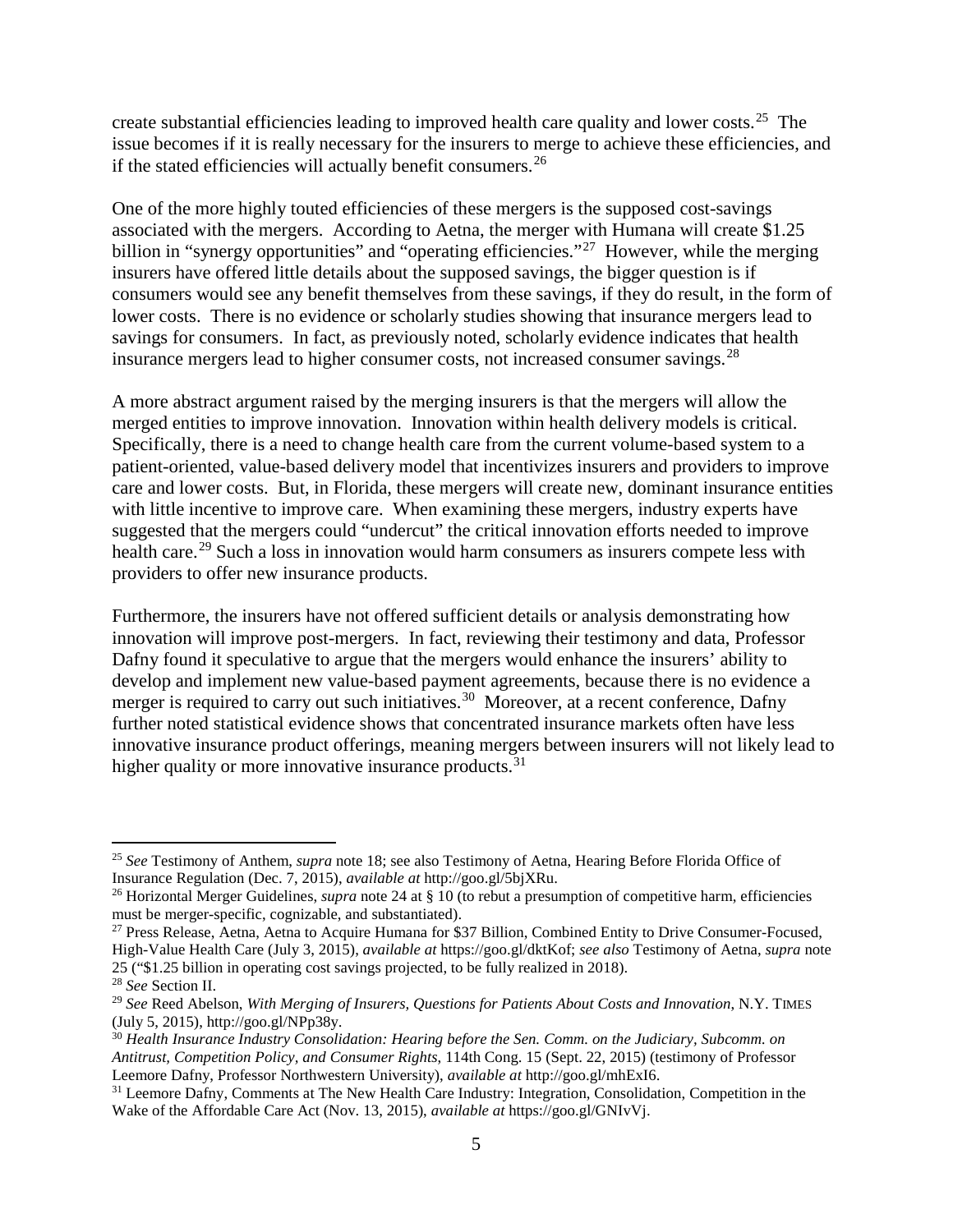#### **IV. Network Adequacy**

As part of part their presentation, the insurers in both mergers have vowed to enhance network access for consumers.<sup>32</sup> While we commend this goal, there is a concern that the opposite could actually occur post-mergers, with consumers being forced into narrow provider networks. In designing a health insurance provider network, there is a careful balance between cost and provider access. A narrow insurance network is designed to give consumers low-price provider options at the cost of limiting the number of providers offered. Offering the *choice* of narrow network options can be consumer-friendly to cost-sensitive individuals. But, if an insurer can *force* consumers into a narrow network of providers and *eliminate* choice, that can be harmful, leaving consumers with less access and potentially lower quality of care.

In Florida, narrow insurance networks are becoming the new norm. A recent study by the Leonard Davis Institute of Health Economics and the Robert Wood Johnson Foundation found that 79 percent of individual plans in Florida use narrow networks that only include 25 percent or fewer of all area providers.[33](#page-5-1) In fact, for 2016, no Florida health insurer will offer a preferred provider network plan.<sup>[34](#page-5-2)</sup> According to the Florida Office of Insurance Regulation, these "skinny networks" can drive downs costs but "lead[] to network adequacy concerns."<sup>[35](#page-5-3)</sup> These adequacy concerns can force consumers to drive great distances to seek medical care. A survey from the American College of Emergency Physicians found that 73 percent of respondents noted that narrow networks have caused disruptions in care.<sup>36</sup> We are concerned that these mergers could further restrict consumer access to providers and force consumers into narrow networks. Given the merging companies' stated commitment to improving access throughout Florida, we believe this is an important issue that must be addressed by the Florida Office of Insurance Regulation when analyzing the mergers.

## **V. Entry by Competitors and Loss of Potential Competition**

The prospect of competitive entry into a relevant market "will alleviate concerns about adverse competitive effects."[37](#page-5-5) However, entry as a defense to a merger, particularly within health insurance markets, is viewed with skepticism.[38](#page-5-6) In their filings, the merging companies argue that there is sufficient competition and entry for a number of insurance products including

<span id="page-5-0"></span> <sup>32</sup> *See* Testimony of Anthem, *supra* note 18 ("Broader network coverage – more providers in network"); *see also* Testimony of Aetna, *supra* note 25 ("Enhance network access in more geographies").

<span id="page-5-1"></span><sup>33</sup> Dana Polsky & Janet Weiner, *State Variation in Narrow Networks on the ACA Marketplaces*, LEONARD DAVIS INST. HEALTH ECON. (Aug. 2015), *available at* http://goo.gl/kkCWAT. 34 Lynn Hatter, *2016 Florida Healthcare Rates Raise A Question: Where Did The PPOs Go?*, WFSU.ORG (Sept. 11,

<span id="page-5-2"></span><sup>2015),</sup> http://goo.gl/rNY0aN.

<span id="page-5-3"></span><sup>35</sup> *See* Presentation, *Impacting the Essential Health Benefits Process: Balancing Health Insurance Benefits and* 

<span id="page-5-4"></span><sup>&</sup>lt;sup>36</sup> See Caitlin Bronson, *Insurance commissioners blast narrow health insurance provider networks*, INSURANCE BUS. (Nov. 11, 2015), http://goo.gl/SdqhtN.<br> $37$  Horizontal Merger Guidelines, *supra* note 24 at § 9.

<span id="page-5-6"></span><span id="page-5-5"></span><sup>&</sup>lt;sup>38</sup> Christine A. Varney, Assistant Attorney Gen., Antitrust Div., U.S. Dep't of Justice, Remarks as Prepared for American Bar Association/American Health Lawyers Association Antitrust Healthcare Conference (May 24, 2010), *available at* http://goo.gl/rzPC0G ("entry defenses in the health insurance industry will be viewed with skepticism and will almost never justify an otherwise anticompetitive merger.").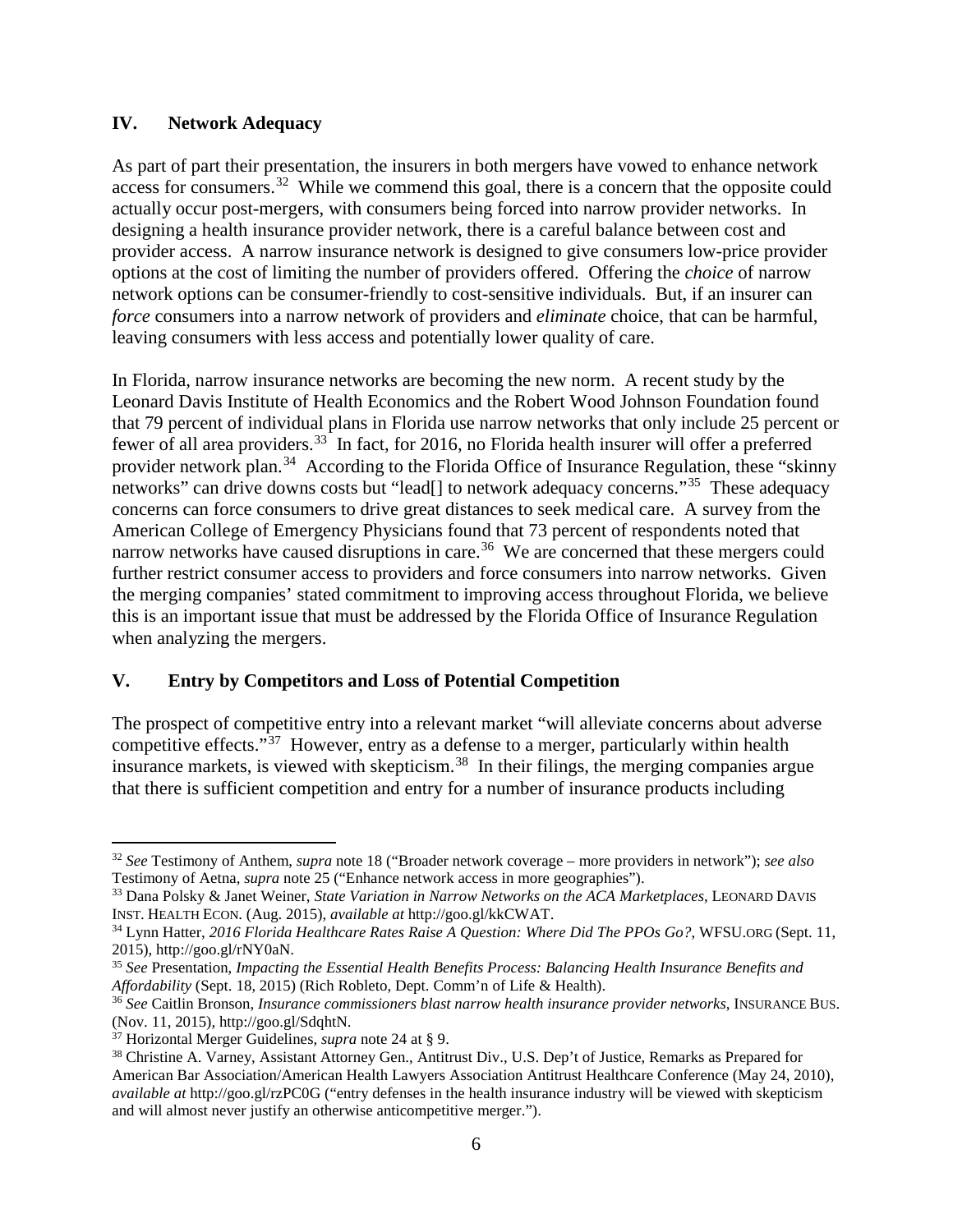Medicare Advantage and commercial insurance, including the Health Insurance Exchange operated in Florida. [39](#page-6-0)

Recent data suggests that competitive entry by health insurers into Florida has been limited and not improved insurance competition. According to a report by the Kaiser Family Foundation, in 2016, 66 percent of all counties in Florida will now only offer insurance products from one or two insurers on the Health Insurance Exchange, with a total average of 2.6 insurers per county throughout all of Florida.<sup>[40](#page-6-1)</sup> The report further states that "[w]ith fewer than 3 insurers, these counties may not benefit from insurer market competition to hold down premiums or offer plans with better value."<sup>41</sup> And while Medicare Advantage markets have seen some entry by new plans, $42$  the vast majority of Florida's MA markets remain highly concentrated.<sup>[43](#page-6-4)</sup>

There is also a significant loss of potential competition due to these two mergers. Entry into a new health insurance market requires "a large provider network to attract customers, but they also need a large number of customers to obtain sufficient price discounts from providers to be competitive with incumbents."[44](#page-6-5) This "Catch 22" makes it nearly impossible for new, competitive entry to occur, particularly in markets dominated by incumbent insurers. [45](#page-6-6) 

However, potential competition could come from national insurers such as Anthem, Cigna, Aetna, and Humana. These national insurers have national footprints and have sufficient economies of scale to enter new insurance markets. By merging, these insurers would be foreclosing the possibility of their own future entry into new markets and improving competition. As noted by Professor Dafny, "consolidation even in non-overlapping markets reduces the number of potential entrants who might attempt to overcome price-increasing (or qualityreducing) consolidation in markets where they do not currently operate."[46](#page-6-7) Professor Greaney has further stated that the "lessons of oligopoly are pertinent here: consolidation that would pare the insurance sector down to less than a handful players is likely to chill the enthusiasm for venturing into a neighbor's market... [o]ne need look no further than the airline industry for a cautionary tale."<sup>[47](#page-6-8)</sup>

<span id="page-6-1"></span><span id="page-6-0"></span> $39$  See Testimony of Cigna, *supra* note 18; see also Testimony of Aetna, *supra* note 25.<br><sup>40</sup> Cynthia Cox, Gary Claxton & Larry Levitt, *Analysis of Insurer Participation in 2016 Marketplaces*, KAISER FAMILY FOUNDATION (Nov. 3, 2015), http://goo.gl/QcETCd. 41 *Id.* 

<span id="page-6-3"></span><span id="page-6-2"></span><sup>42</sup> Gretchen Jacobsen, Anthony Damico, & Tricia Neuman, W*hat's In and What's Out? Medicare Advantage Market Entries and Exits for 2016*, KAISER FAMILY FOUNDATION (Oct. 2015), http://goo.gl/6ZhW6V (finding that 15 new plans had entered the Florida market).

<span id="page-6-4"></span><sup>43</sup> *See* Brian Biles, Giselle Casillas & Stuart Guterman, *Competition Among Medicare's Private Health Plans: Does It Really Exist?*, COMMONWEALTH FUND at 1 (Aug. 25, 2015), *available at* http://goo.gl/nLcrud (finding that 97 percent of all Medicare Advantage markets are highly concentrated lacking sufficient MA plan competition). <sup>44</sup> U.S Dep't of Justice & Fed. Trade Comm'n, *Improving Health Care: A Dose of Competition* at 254 (2004),

<span id="page-6-5"></span>available at http://goo.gl/GzIuvL.<br><sup>45</sup> See Varney, supra note 38.<br><sup>46</sup> Dafny, supra note 30.<br><sup>47</sup> The State of Competition in the Health Care Marketplace: The Patient Protection and Affordable Care Act's

<span id="page-6-6"></span>

<span id="page-6-8"></span><span id="page-6-7"></span>*Impact on Competition*, *Comm. on the Judiciary Subcomm. on Regulatory Reform, Commercial and Antitrust Law*, 114th Cong. (Sept. 10, 2015) (testimony by Professor Thomas Greaney, Saint Louis University School of Law), *available at* http://goo.gl/bceVxi (citation omitted).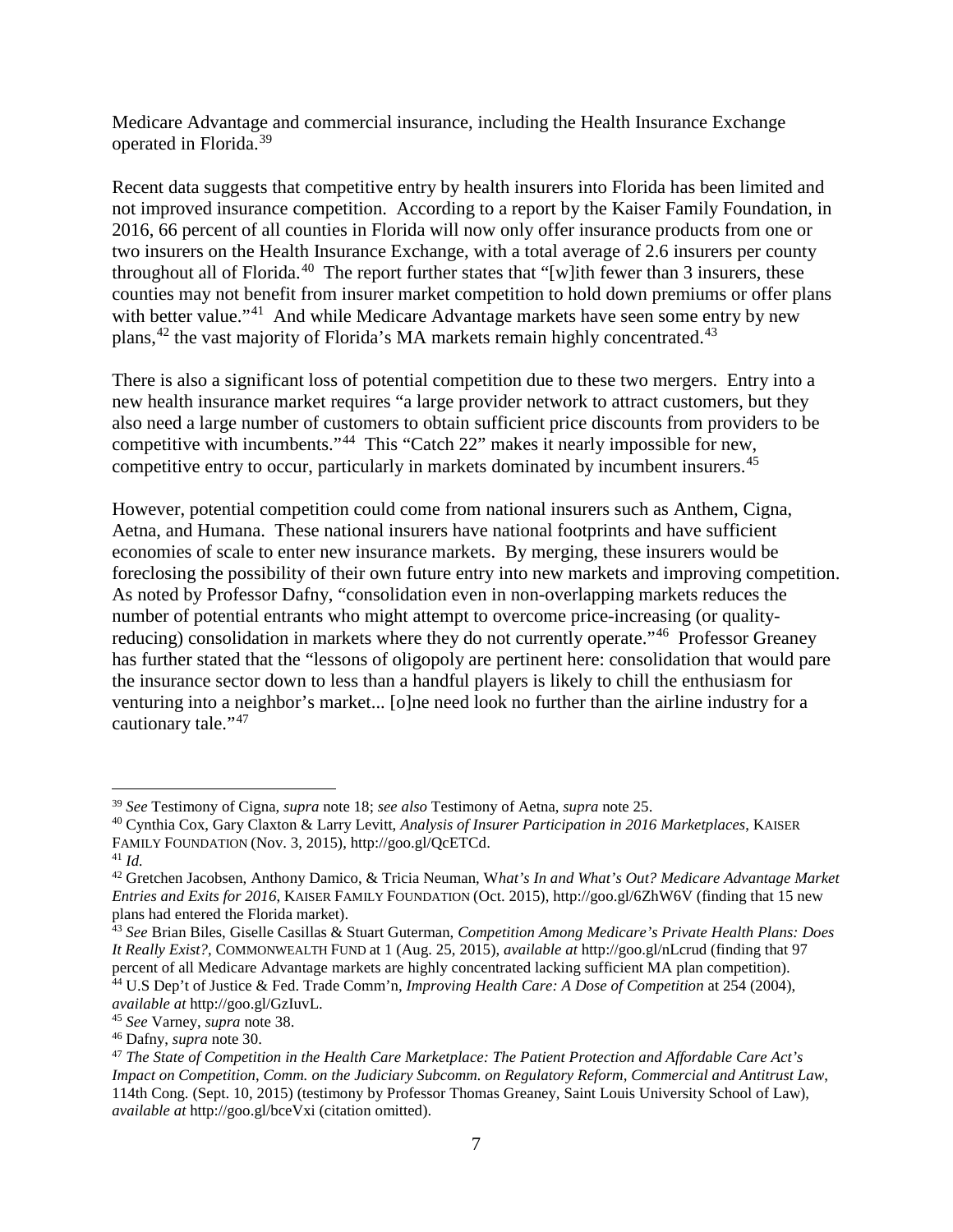Lastly, potential entry could also be stifled by the Blue Cross Blue Shield Association "two-thirds" rule.<sup>[48](#page-7-0)</sup> Anthem is a "Blue" mark holder in a number of states and is bound by contract to ensure that two-thirds of their annual revenue must be attributable to the Blue mark. By acquiring Cigna, the combination may prevent the newly merged firm from expanding non-Blue business and may require Cigna to pull out of markets in which another Blue insurer competes. Given that Florida Blue is the largest commercial insurer throughout the state,  $49$  under the twothirds rule, it may be necessary that Anthem require Cigna to become less competitive with Florida Blue in markets where the two actively compete.<sup>[50](#page-7-2)</sup>

### **VI. Divestitures and Other Remedies**

In nearly every anticompetitive health insurance matter for the last two decades, the DOJ has exclusively relied on the structural remedy of divestiture.<sup>[51](#page-7-3)</sup> Divestitures require the merging insurance company spin off a number of subscribers to an alternative insurance company to restore competition. In Florida, given the significant overlaps in both commercial insurance and MA plans, the DOJ might, if it approves the merger at all, require a number of divestitures by the merging companies.

However, the sufficiency of divestitures as a suitable remedy has come under significant scrutiny. Economic research by Professor John Kwoka finds that divestitures often fail to restore competition to the marketplace.<sup>52</sup> Indeed that skepticism has led the DOJ, Federal Trade Commission ("FTC"), and the courts to reject divestitures in other merger matters. In their reviews of the proposed mergers of Comcast-Time Warner Cable and Sysco-US Foods, the enforcement agencies rejected the divestitures offered as remedies, and instead blocked the mergers. When Sysco pursued its merger anyway, the court agreed with the FTC and enjoined the merger.<sup>[53](#page-7-5)</sup>

Within health insurance markets, there is little evidence that competition is effectively restored after divestitures. In fact, in the previously cited two retrospective studies on health insurance mergers, both matters involved divestitures of covered lives for different insurance products, but the merged companies were still able to raise premiums by significant margins.<sup>[54](#page-7-6)</sup> Additionally,

<span id="page-7-0"></span> <sup>48</sup>*See* Jacqueline DiChiara, *BCBS Licensing Agreement Questioned in Anthem Acquisition*,

REVCYLCEINTELLIGENCE (Aug. 26, 2015), http://goo.gl/NRHoy8.

<span id="page-7-1"></span><sup>49</sup> *See* McCarthy, *supra* note 3. 50 *See* Bruce Japsen, *Why Blue Cross Hates Anthem's Cigna Deal*, FORBES (July 27, 2015 8:00AM),

<span id="page-7-2"></span>http://goo.gl/gp9GpK (Noting that Cigna would compete with Florida Blue and stating that "Anthem would have two years after the close of a merger with Cigna to work out licensing issues").

<span id="page-7-3"></span><sup>51</sup> *See* Revised Final Judgment, *United States v. Aetna Inc. and Prudential Insurance Co. of Am*., No. 3-99-cv-1398- H (N.D. Tex. Dec. 7, 1999); *see also* Final Judgment, *United States v. UnitedHealth Group Inc. and Sierra Health Servs. Inc.*, No: 1:08-cv-00322 (D.D.C. Sept. 24, 2008); *see also* Final Judgment, *United States v. Humana Inc.*, No.

<span id="page-7-4"></span><sup>52</sup> John Kwoka, MERGERS, MERGER CONTROL, AND REMEDIES: A RETROSPECTIVE ANALYSIS OF U.S POLICY, MIT PRESS (2015).<br><sup>53</sup> Press Release, DOJ, Comcast Corporation Abandons Proposed Acquisition of Time Warner Cable After Justice

<span id="page-7-5"></span>Department and Federal Communications Commissions Informed Parties of Concerns (Apr. 24, 2015), *available at*  http://goo.gl/msZq6f; see also Press Release, FTC, Following Sysco's Abandonment of Proposed Merger with US Foods, FTC Closes Case (July 1, 2015), *available at* https://goo.gl/XfwPsW. 54 Dafny, *supra* note 15; Guardado, *supra* note 15.

<span id="page-7-6"></span>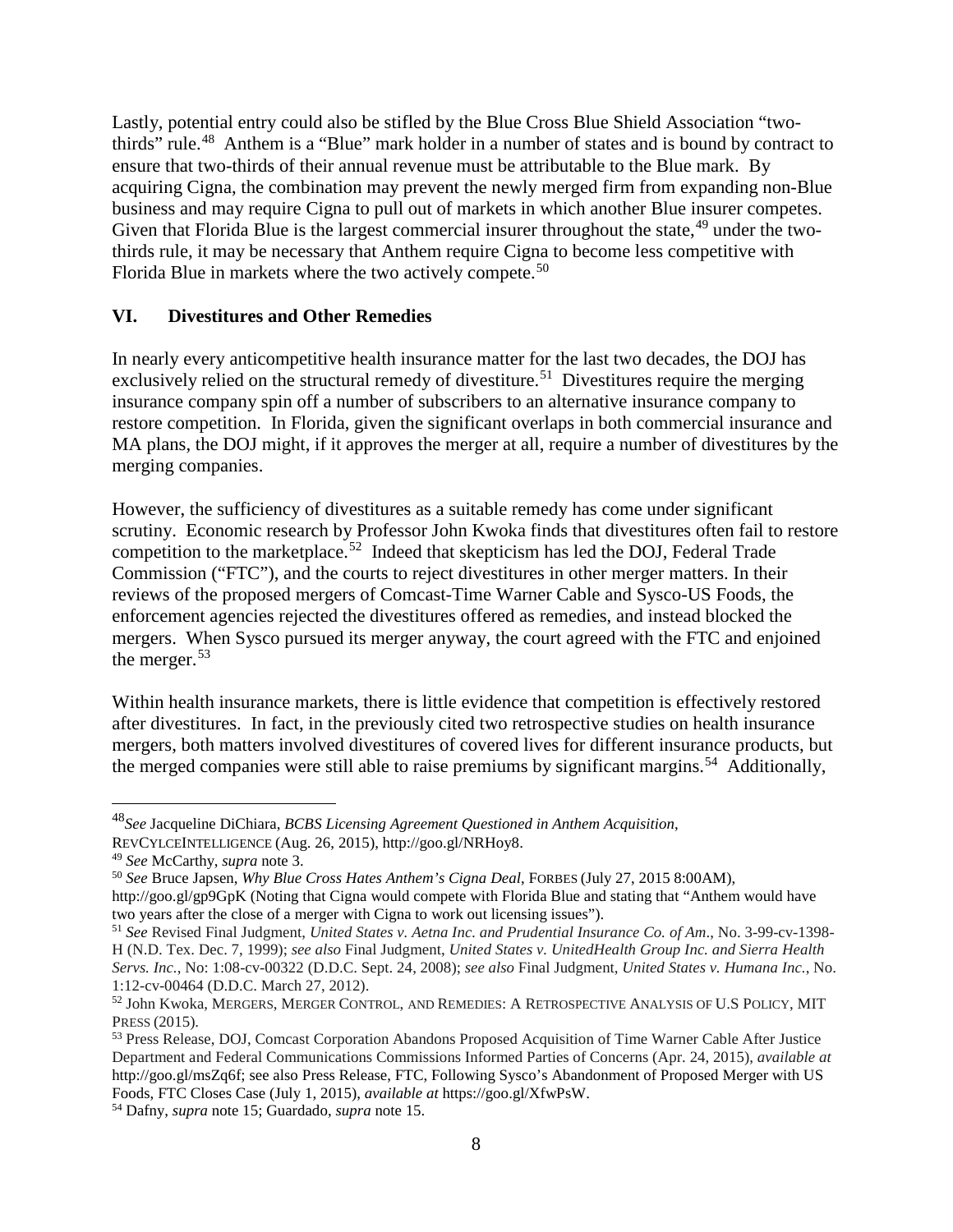for any divestiture in these matters to be successful, the merging companies will have to ensure the purchaser of the assets will have a cost-competitive network of hospitals and physicians requiring scrutiny and continued monitoring from the DOJ.[55](#page-8-0) Given the lack of competition within a number of Florida markets and the dominant position of four firms throughout the state, it may be difficult to divest assets to a competitor and genuinely preserve the competitive benefits of the pre-merger market structure.

While the DOJ and Florida Attorney General may be considering divestitures, the Florida Insurance Commissioner is also empowered to develop additional remedies for a health insurance merger. These remedies can be in addition to any such remedies, including divestitures, ordered by the DOJ or Florida Attorney General. For example, in the 2008 acquisition of Sierra Health by UnitedHealth, the DOJ required divestiture of MA plans in Las Vegas,[56](#page-8-1) but the Nevada Insurance Commissioner required additional remedies. In order for the merging companies to receive approval from the Commissioner, they had to agree that no acquisition costs would be passed along to consumers or providers, that there would be no premium increases, that there would be no scaling back of benefits, and that UnitedHealth would have to take specified actions to limit the number of uninsured within the state.<sup>[57](#page-8-2)</sup>

Given the scale of these two mergers and the potential for anticompetitive effects, targeted remedies beyond divestitures may play a critical role in ensuring that competition within Florida's health insurance markets remains stable. Should either merger be permitted to go forward, here is a short list of remedies we suggest that the Florida Office of Insurance Regulation consider, among others, that could help limit the competitive harm:

- (1) Requiring premium stability or rate control for a number of years post-merger.
- (2) Requirements ensuring that the merged company cannot scale back plan benefits.
- (3) Improving access to providers throughout the state and within local areas.
- (4) Ensuring that the merged company continues to provide the differentiated insurance products offered previously by the two companies, within the state and local areas, for a number of years.
- (5) Prohibiting the merged company from further restricting network access, and requiring the merged company to increase plan variety and network options for consumers.
- (6) Provisions to ensure that the merged company increase access and improve care within rural and underserved health insurance markets.
- (7) Requiring that the merged company pass along any cost savings associated with the merger to consumers, in the form of lower premiums and deductibles.

We would also be happy to further discuss this important issue with you directly.

<span id="page-8-0"></span> <sup>55</sup> *See* Greaney, *supra* note 47.

<span id="page-8-1"></span><sup>56</sup> Final Judgment, UnitedHealth Inc. and Sierra Health Servs., No: 1:08-cv-00322.

<span id="page-8-2"></span><sup>57</sup> *Healthcare Check-Up: The UnitedHealth Group Acquisition of Sierra Health Services*, NEVADA BUS. (Nov. 1, 2007), http://goo.gl/Uztt13.